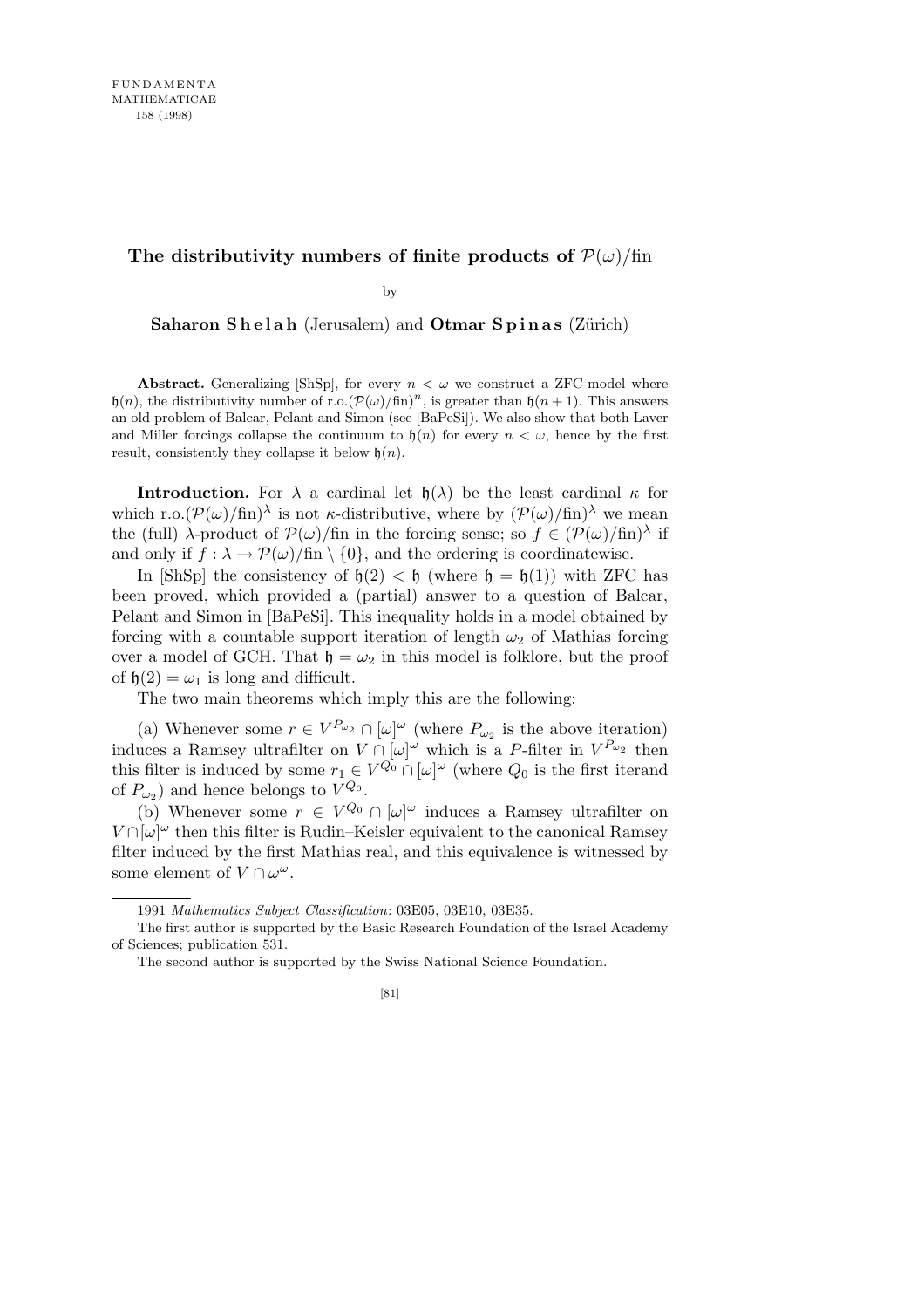The following are the key properties of Mathias forcing (M.f.) which are essential to the proofs of these (see [ShSp] or below for precise definitions):

(1) M.f. factors into a  $\sigma$ -closed and a  $\sigma$ -centered forcing.

(2) M.f. is Suslin-proper, which means that, firstly, it is simply definable, and, secondly, it permits generic conditions over every countable model of ZF*<sup>−</sup>*.

(3) Every infinite subset of a Mathias real is also a Mathias real.

(4) M.f. does not change the cofinality of any cardinal from above h to below h.

(5) M.f. has the pure decision property and it has the Laver property.

In this paper we present a forcing  $Q^n$ , where  $0 < n < \omega$ , which is an *n*-dimensional version of M.f. which satisfies all the analogues of the five key properties of M.f. The following list indicates where the analogues of these properties will be proved:

 $(1) \leftrightarrow$  Lemma 1.5,

 $(2) \leftrightarrow$  Corollary 1.12,

- $(3) \leftrightarrow$  Corollary 1.11,
- $(4) \leftrightarrow$  Corollary 1.14,
- $(5) \leftrightarrow$  Lemma 1.16 and Lemma 1.18.

In this paper we only prove these. Once this has been done the proof of [ShSp] can be generalized in a straightforward way to prove  $(a')$  and  $(b')$ , analogues of  $(a)$  and  $(b)$  above, where  $(a')$  is like  $(a)$  except that M.f. is replaced by  $Q^n$ , and (b') is as follows:

(b<sup>*i*</sup>) Whenever some  $r \in V^{Q^n} \cap [\omega]^{\omega}$  induces a Ramsey ultrafilter on  $V \cap [\omega]^\omega$  then this filter is Rudin–Keisler equivalent to one of the *n* (pairwise non-RK-equivalent) canonical Ramsey ultrafilters induced by the length*n*-sequence of  $Q^n$ -generic reals, and the equivalence is witnessed by some function from *V* .

Then as in [ShSp] we obtain the following:

THEOREM. *Suppose*  $V \models \text{ZFC} + \text{GCH}$ *. If P is a countable support iteration of*  $Q^n$  *of length*  $\omega_2$  *and G is P-generic over V*, *then*  $V[G] \models \mathfrak{h}(n+1) =$  $ω_1$  *∧*  $\mathfrak{h}(n) = ω_2$ .

Besides the fact that the consistency of  $h(n+1) < h(n)$  was an open problem in [BaPeSi], our motivation for working on it was that in [GoReShSp] it was shown that both Laver and Miller forcings collapse the continuum to h. Moreover, using ideas from [GoJoSp] and [GoReShSp] it can be proved that these forcings do not collapse c below  $\mathfrak{h}(\omega)$ . We do not know whether they do collapse it to  $\mathfrak{h}(\omega)$ . But in *§*2 we show that they collapse it to  $\mathfrak{h}(n)$ ,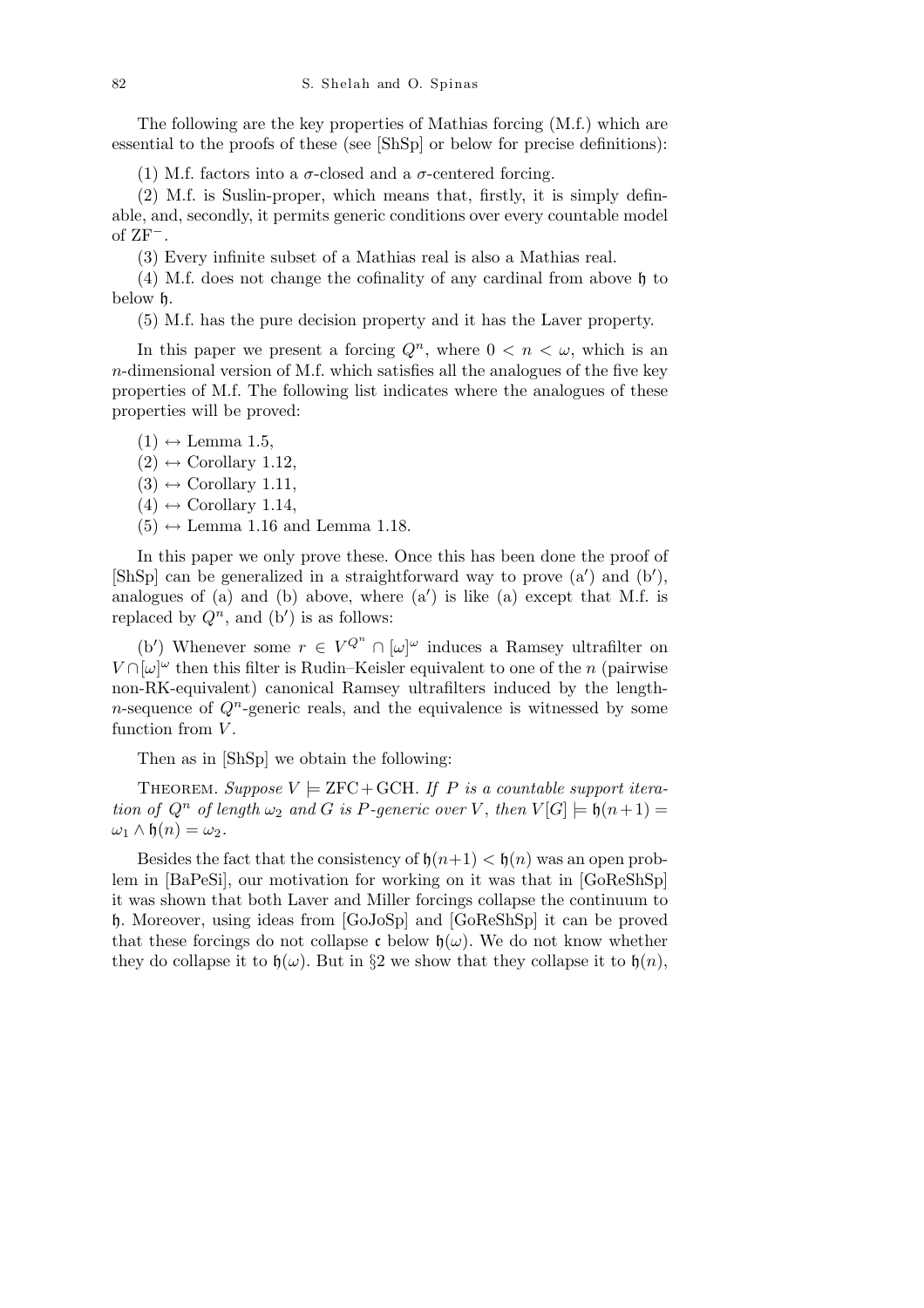for every  $n < \omega$ . Combining this with the first result we conclude that, for every  $n < \omega$ , consistently Laver and Miller forcings collapse c strictly below  $h(n)$ .

The reader should have a copy of [ShSp] at hand. We do not repeat all the definitions from [ShSp] here. Notions as Ramsey ultrafilter, Rudin–Keisler ordering, Suslin-proper are explained there and references are given.

## **1. The forcing**

DEFINITION 1.1. Suppose that  $D_0, \ldots, D_{n-1}$  are ultrafilters on  $\omega$ . The game  $G(D_0, \ldots, D_{n-1})$  is defined as follows: In his *mth* move player I chooses  $\langle A_0, \ldots, A_{n-1} \rangle \in D_0 \times \ldots \times D_{n-1}$  and player II responds playing  $k_m \in A_m$  mod *n*. Finally, player II wins if and only if for every  $i < n$ ,  $\{k_i :$  $j = i \mod n$   $\in D_i$  holds.

LEMMA 1.2. *Suppose*  $D_0, \ldots, D_{n-1}$  are Ramsey ultrafilters which are *pairwise not RK-equivalent. Let*  $\langle m(l) : l < \omega \rangle$  *be an increasing sequence of integers. There exists a subsequence*  $\langle m(l_j) : j < \omega \rangle$  *and sets*  $Z_i \in D_i$ , *i < n*, *such that*:

(1) *lj*+1 *− l<sup>j</sup> ≥* 2 *for all j < ω*, S

 $(2)$   $Z_i \subseteq \bigcup_{j=i \bmod n} [m(l_j), m(l_{j+1}))$  *for all*  $i < n$ ,

(3)  $Z_i \cap [m(l_i), m(l_{i+1}))$  has precisely one member for every  $i < n$  and  $j = i \mod n$ .

P r o o f. For  $j < 3$ ,  $k < \omega$  define

$$
I_{j,k} = \bigcup_{s=(2n-1)(3k+j)}^{(2n-1)(3k+j+1)-1} [m_s, m_{s+1}), \quad J_j = \bigcup_{k < \omega} I_{j,k}.
$$

As the  $D_i$  are Ramsey ultrafilters, there exist  $X_i \in D_i$  such that for every *i < n*:

(a)  $X_i \subseteq J_j$  for some  $j < 3$ ,

(b) if  $X_i \subseteq J_j$ , then  $X_i \cap I_{j,k}$  contains precisely one member, for every  $k < \omega$ .

Next we want to find  $Y_i \in D_i$ ,  $Y_i \subseteq X_i$ , such that for any distinct  $i, i' < n, Z_i$  and  $Z_{i'}$  do not meet any adjacent intervals  $I_{j,k}$ .

Define  $h: X_0 \to X_1$  as follows. Suppose  $X_0 \subseteq J_j$ . For every  $k < \omega$ , *h* maps the unique element of  $X_0 \cap I_{i,k}$  to the unique element of  $X_1$  which belongs either to  $I_{j,k}$  or to one of the two intervals of the form  $I_{j',k'}$  which are adjacent to  $I_{j,k}$  (note that these are  $I_{2,k-1}, I_{1,k}$  if  $j = 0$ , or  $I_{0,k}, I_{2,k}$  if  $j = 1$ , or  $I_{1,k}, I_{0,k+1}$  if  $j = 2$ ). As *h* does not witness that  $D_0, D_1$  are RKequivalent, there exist  $X_i' \in D_i$ ,  $X_i' \subseteq X_i$   $(i < 2)$  such that  $h[X_0'] \cap X_1' = \emptyset$ . Note that if  $n = 2$ , we can let  $Y_i = X'_i$ . Otherwise we repeat this procedure,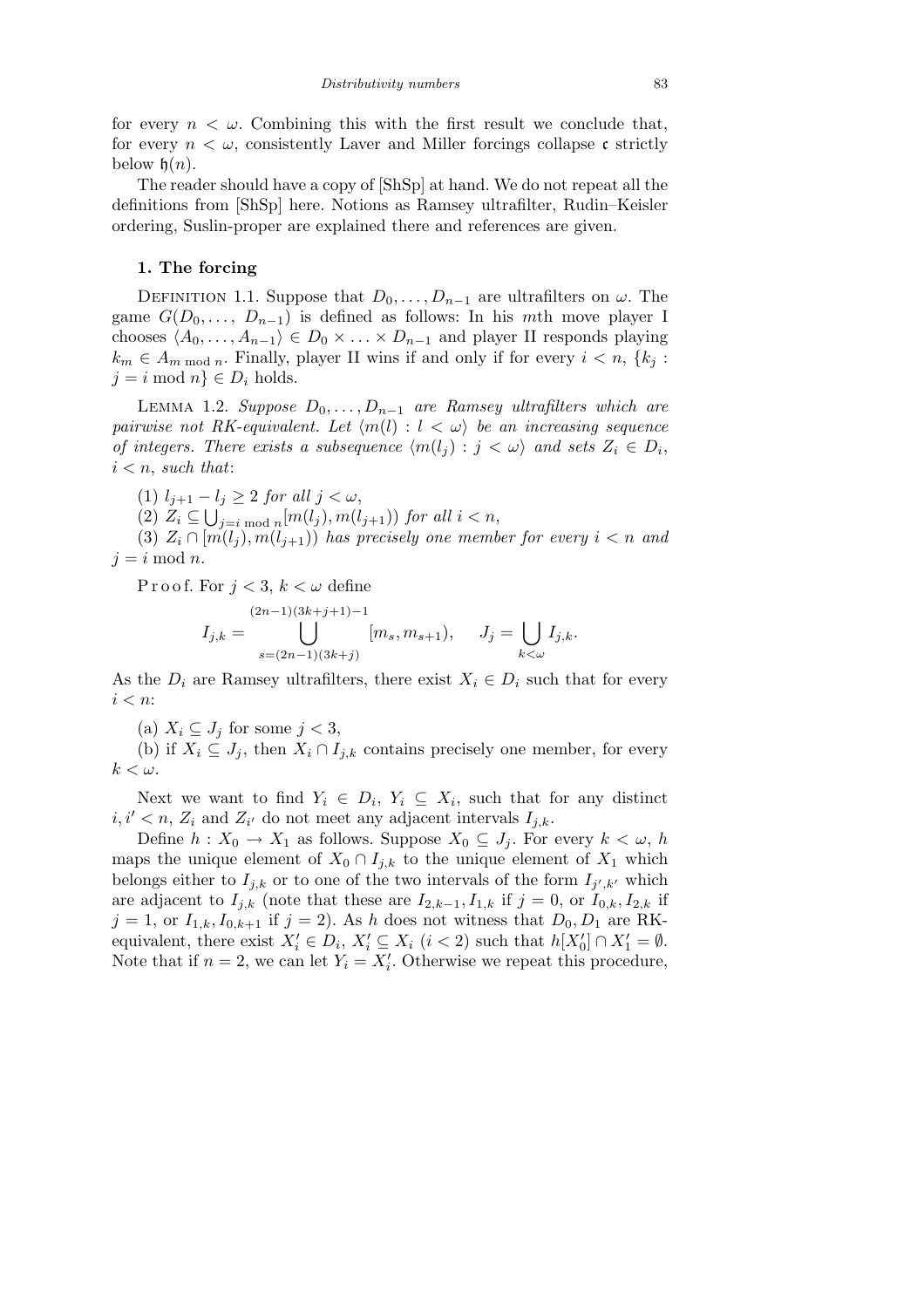starting from  $X'_0$  and  $X_2$ , and get  $X''_0$  and  $X'_2$ . We repeat it again, starting from  $X'_1$  and  $X'_2$ , and get  $X''_1$  and  $X''_2$ . If  $n=3$  we are done. Otherwise we continue similarly. After finitely many steps we obtain  $Y_i$  as desired.

By the definition of  $I_{j,k}$  it is now easy to add more elements to each  $Y_i$  in order to get  $Z_i$  as in the lemma. The "worst" case is when some  $Y_i$  contains integers  $s < t$  such that  $(s, t) \cap Y_u = \emptyset$  for all  $u < n$ . By construction there is some *Ij,k ⊆* (*s, t*). For every *u < n −* 1 pick

$$
x_u \in [m((2n-1)(3k+j)+2u+1), m((2n-1)(3k+j)+2u+2))
$$

and add  $x_u$  to  $Y_{i+u+1 \mod n}$ . The other cases are similar.

Corollary 1.3. *Suppose D*0*, . . . , Dn−*<sup>1</sup> *are Ramsey ultrafilters which are pairwise not RK-equivalent. Then in the game*  $G(D_0, \ldots, D_{n-1})$  *player I does not have a winning strategy.*

P r o o f. Suppose  $\sigma$  is a strategy for player I. For every  $m < \omega$ ,  $i < n$  let  $A_i^m \subseteq D_i$  be the set of all *i*th coordinates of moves of player I in an initial segment of length at most  $2m + 1$  of a play in which player I follows  $\sigma$  and player II plays only members of *m*.

As the  $D_i$  are *p*-points and each  $\mathcal{A}_i^m$  is finite, there exist  $X_i \in D_i$  such that  $\forall m \forall i \leq n \forall A \in \mathcal{A}_i^m(X_i \subseteq^* A)$ . Moreover, we may clearly find a strictly increasing sequence  $\langle m(l) : l < \omega \rangle$  such that  $m(0) = 0$  and, for all  $l < \omega$ ,

$$
\forall i < n \forall A \in \mathcal{A}_i^{m(l)}(X_i \subseteq A \cup m(l+1) \land X_i \cap [m(l), m(l+1)) \neq \emptyset).
$$

Applying Lemma 1.2, we obtain a subsequence  $\langle m(l_i) : j < \omega \rangle$  and sets  $Z_i \in D_i$ .

Now let player II in his *j*th move play  $k_j$ , where  $k_j$  is the unique member of  $[m(l_j), m(l_{j+1})) ∩ X_j$  mod  $n ∩ Z_j$  mod  $n$  if it exists, or otherwise is any member of  $[m(l_j), m(l_{j+1})) \cap X_{j \text{ mod } n}$  (note that this intersection is nonempty by the definition of  $m(l_{j+1})$ ). Then this play is consistent with  $\sigma$ , moreover  $X_i \cap Z_i \subseteq \{k_i : j = i \text{ mod } n\}$  for every  $i < n$ , and hence it is won by player II. Consequently,  $\sigma$  could not have been a winning strategy for player I.

Remark. It is easy to see that in 1.2 and 1.3 the assumption that the  $D_i$  are pairwise not RK-equivalent is necessary.

DEFINITION 1.4. Let  $n < \omega$  be fixed. The forcing Q (really  $Q^n$ ) is defined as follows: Its members are  $(w, \overline{A}) \in [\omega]^{<\omega} \times [\omega]^{w}$ . If  $\langle k_j : j < \omega \rangle$  is the increasing enumeration of  $\overline{A}$  we let  $\overline{A}_i = \{k_j : j = i \text{ mod } n\}$  for  $i < n$ , and if  $\langle l_j : j < m \rangle$  is the increasing enumeration of *w* then let  $w_i = \{l_j : j = j\}$ *i* mod *n}*, for *i < n*.

Let  $(w, \overline{A}) \le (v, \overline{B})$  if and only if  $w \cap (\max(v) + 1) = v$ ,  $w_i \setminus v_i \subseteq \overline{B}_i$  and  $\overline{A}_i \subseteq \overline{B}_i$ , for every  $i < n$ .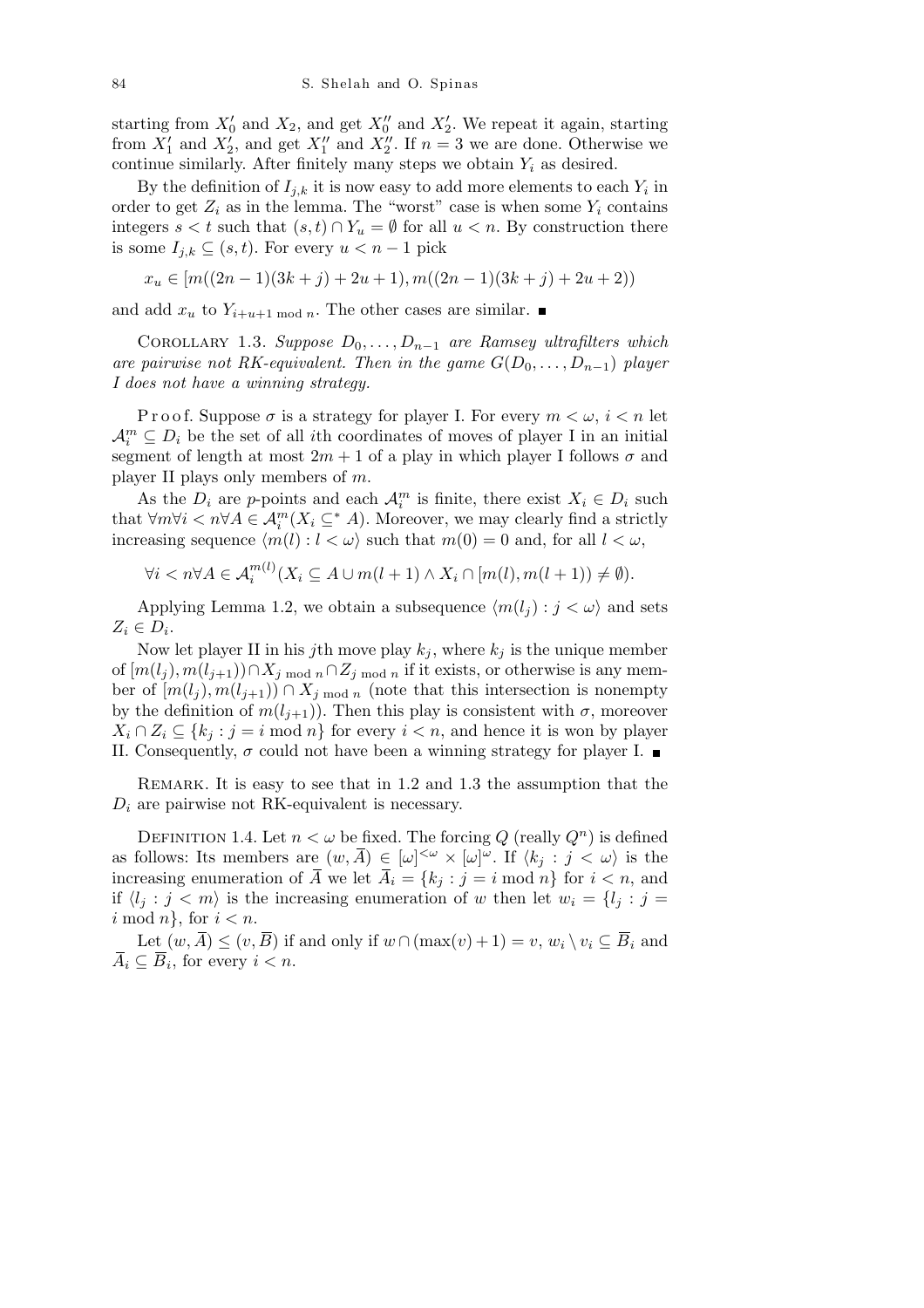If  $p \in Q$ , then  $w^p, w_i^p$  $\overline{A}^p$ ,  $\overline{A}^p$ ,  $\overline{A}^p_i$  have the obvious meaning. We write  $p \leq^0 q$ and say "*p* is a pure extension of *q*" if  $p \le q$  and  $w^p = w^q$ .

If  $D_0, \ldots, D_{n-1}$  are ultrafilters on  $\omega$ , let  $Q(D_0, \ldots, D_{n-1})$  denote the subordering of *Q* containing only those  $(w, \overline{A}) \in Q$  with the property  $\overline{A}_i \in$  $D_i$ , for every  $i < n$ .

LEMMA 1.5. *The forcing Q is equivalent to*  $(\mathcal{P}(\omega)/\text{fin})^n * Q(\dot{G}_0, \ldots, \dot{G}_{n-1}),$ where  $(\dot{G}_0, \ldots, \dot{G}_{n-1})$  is the canonical name for the generic object added by  $(\mathcal{P}(\omega)/\text{fin})^n$ , which consists of *n* pairwise not RK-equivalent Ramsey ultra*filters.*

Proof. Clearly,  $(\mathcal{P}(\omega)/\text{fin})^n$  is  $\sigma$ -closed and hence does not add reals. Moreover, members  $\langle x_0, \ldots, x_{n-1} \rangle \in (\mathcal{P}(\omega)/\text{fin})^n$  with the property that if  $\overline{A} = \bigcup \{x_i : i < n\}$ , then  $x_i = \overline{A}_i$  for every  $i < n$ , are dense. Hence the map  $(w, \overline{A}) \mapsto (\langle \overline{A}_0, \ldots, \overline{A}_{n-1} \rangle, (w, \overline{A}))$  is a dense embedding of the respective forcings.

That  $\dot{G}_0, \ldots, \dot{G}_{n-1}$  are  $((\mathcal{P}(\omega)/\text{fin})^n$ -forced to be) pairwise not RKequivalent Ramsey ultrafilters follows by an easy genericity argument and again the fact that no new reals are added.  $\blacksquare$ 

NOTATION. We will usually abbreviate the decomposition of *Q* from Lemma 1.5 by writing  $Q = Q' * Q''$ . So members of  $Q'$  are  $\overline{A}, \overline{B} \in [\omega]^{\omega}$ ordered by  $\overline{A}_i \subseteq \overline{B}_i$  for all  $i < n$ ;  $Q''$  is  $Q(\dot{G}_0, \ldots, \dot{G}_{n-1})$ . It is easy to see that  $Q''$  is  $\sigma$ -centered. If *G* is a  $Q$ -generic filter, we denote by  $G' * G''$  its decomposition according to  $Q = Q' * \dot{Q}'$ , and we write  $G' = (G'_0, \ldots, G'_{n-1})$ .

DEFINITION 1.6. Let  $I \subseteq Q(D_0, \ldots, D_{n-1})$  be open dense. We define a rank function  $\text{rk}_I$  on  $[\omega]^{<\omega}$  as follows. Let  $\text{rk}_I(w) = 0$  if and only if  $(w, \overline{A}) \in I$ for some  $\overline{A}$ . Let  $\text{rk}_I(w) = \alpha$  if and only if  $\alpha$  is minimal such that there exists  $A \in D_{|w| \bmod n}$  with the property that for every  $k \in A$ ,  $\text{rk}_I(w \cup \{k\}) = \beta$ for some  $\beta < \alpha$ . Let  $\text{rk}_I(w) = \infty$  if for no ordinal  $\alpha$ ,  $\text{rk}_I(w) = \alpha$ .

LEMMA 1.7. *If*  $D_0$ , ...,  $D_{n-1}$  *are Ramsey ultrafilters which are pairwise not RK-equivalent and*  $I \subseteq Q(D_0, \ldots, D_{n-1})$  *is open dense, then for every*  $w \in [\omega]^{<\omega}, \text{rk}_I(w) \neq \infty.$ 

P r o o f. Suppose we had  $\text{rk}_I(w) = \infty$  for some *w*. We define a strategy  $\sigma$  for player I in  $G(D_0, \ldots, D_{n-1})$  as follows:  $\sigma(\emptyset) = \langle A_0, \ldots, A_{n-1} \rangle \in D_0 \times$  $\ldots \times D_{n-1}$  such that for every  $k \in A_{|w| \bmod n}$ ,  $\text{rk}_I(w \cup \{k\}) = \infty$ . This choice is possible by assumption and by the fact that the  $D_i$  are ultrafilters. In general, suppose that  $\sigma$  has been defined for plays of length 2*m* such that whenever  $k_0, \ldots, k_{m-1}$  are moves of player II which are consistent with  $\sigma$ , then  $k_0 < k_1 < \ldots < k_{m-1}$  and for every  $\{k_{i_0} < \ldots < k_{i_{l-1}}\} \subseteq \{k_0, \ldots, k_{m-1}\}$ with  $i_j = j \mod n, j < l$ , we have  $\text{rk}_I(w \cup \{k_{i_0}, \ldots, k_{i_{l-1}}\}) = \infty$ . Let S be the set of all  ${k_{i_0} < ... < k_{i_{l-1}} \subseteq {k_0, ..., k_{m-1}}$  with  $i_j = j \mod n$ ,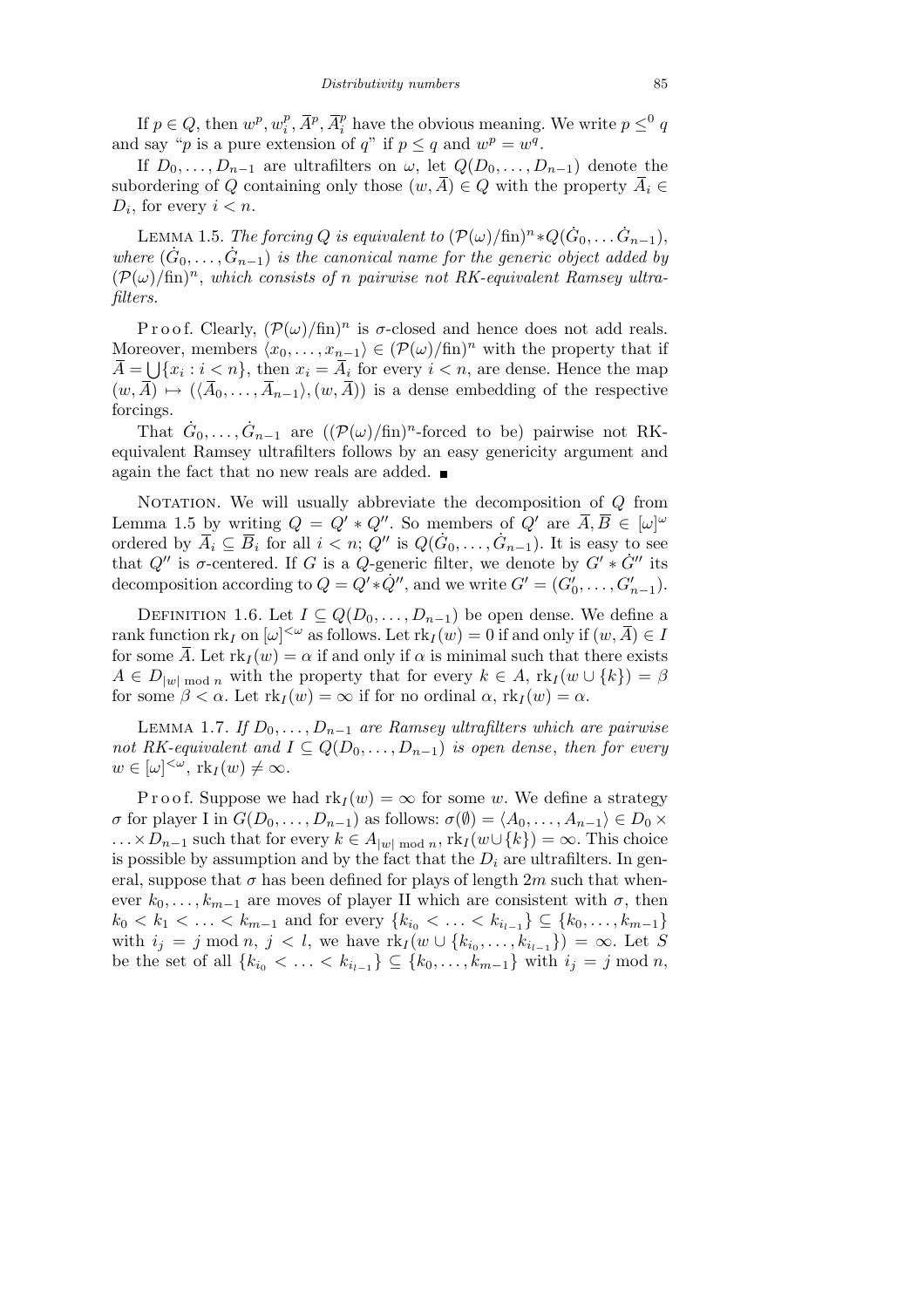$j < l$ , and  $l = m \mod n$ . As  $D_{|w|+m \mod n}$  is an ultrafilter, by induction hypothesis, if we let

$$
A_{|w|+m \bmod n} = \{k > k_{m-1} : \forall s \in S(\text{rk}_I(w \cup s \cup \{k\}) = \infty)\},\
$$

we have  $A_{|w|+m \bmod n} \in D_{|w|+m \bmod n}$ . For  $i \neq |w|+m \bmod n$ , choose  $A_i \in$  $D_i$  arbitrarily, and define

$$
\sigma \langle k_0, \ldots k_{m-1} \rangle = \langle A_0, \ldots, A_{n-1} \rangle.
$$

Since by Lemma 1.2,  $\sigma$  is not a winning strategy for player I, there exist  $k_0 < \ldots < k_m < \ldots$  which are moves of player II consistent with  $\sigma$ , such that, letting  $\bar{A} = \{k_m : m < \omega\}$ , we have  $(w, \bar{A}) \in Q(D_0, \ldots, D_{n-1})$ . By construction we see that for every  $(v, \overline{B}) \leq (w, \overline{A})$ ,  $\text{rk}_I(v) = \infty$ . This contradicts the assumption that *I* is dense.  $\blacksquare$ 

DEFINITION 1.8. Let  $p \in Q$ . A set of the form  $w^p \cup \{k_{|w|} < k_{|w|+1}\}$  $\langle \ldots \rangle \in [\omega]^{\omega}$  is called a *branch* of *p* if and only if max $(w^p) \langle k_{|w|}$  and  $\{k_j : j = i \text{ mod } n\} \subseteq \overline{A}_i^p$  $\sum_{i=1}^{p}$  for every  $i < n$ . A set  $F \subseteq [\omega]^{<\omega}$  is called a *front* in *p* if for every  $w \in F$ ,  $(w, \overline{A}^p) \leq p$  and for every branch *B* of *p*, *B* ∩ *m* ∈ *F* for some  $m < \omega$ .

LEMMA 1.9. *Suppose*  $D_0$ , . . . ,  $D_{n-1}$  *are pairwise not RK-equivalent Ramsey ultrafilters. Suppose*  $p \in Q(D_0, \ldots, D_{n-1})$  *and*  $\langle I_m : m \langle \omega \rangle$  *is a family of open dense sets in*  $Q(D_0, \ldots, D_{n-1})$ *. There exists*  $q \in Q(D_0, \ldots, D_{n-1})$ ,  $q \leq^0 p$ , such that for every  $m, \{w \in [\omega]^{<\omega} : (w, \overline{A}^q) \in I_m \wedge (w, \overline{A}^q) \leq q\}$  is *a front in q.*

P r o o f. First we prove this in the case  $I_m = I$  for all  $m < \omega$ , by induction on  $\text{rk}_I(w^p)$ . We define a strategy  $\sigma$  for player I in  $G(D_0, \ldots, D_{n-1})$  as follows. Generally we require that

$$
\sigma \langle k_0, \ldots, k_r \rangle_i \subseteq \sigma \langle k_0, \ldots, k_s \rangle_i
$$

for every  $s < r$  and  $i < n$ , where  $\sigma \langle k_0, \ldots, k_r \rangle_i$  is the *i*th coordinate of  $\sigma \langle k_0, \ldots, k_r \rangle$ . We also require that  $\sigma$  ensures that the moves of II are increasing. Define  $\sigma(\emptyset) = \langle A_0, \ldots, A_{n-1} \rangle$  such that for every  $k \in A_{|w^p| \bmod n}$ ,  $rk_I(w^p \cup \{k\}) < rk_I(w^p).$ 

Suppose now that  $\sigma$  has been defined for plays of length  $2m$ , and let  $\langle k_0, \ldots, k_{m-1} \rangle$  be moves of II, consistent with *σ*. The interesting case is that of  $m-1=0$  mod  $n$ . Let us assume this first. By the definition of  $\sigma(\emptyset)$ and the general requirement on  $\sigma$  we conclude  $\text{rk}_I(w^p \cup \{k_{m-1}\}) < \text{rk}_I(w^p)$ . By induction hypothesis there exists  $\langle A_0, \ldots, A_{n-1} \rangle \in D_0 \times \ldots \times D_{n-1}$  such that, letting  $\overline{A} = \bigcup_{i \leq n} A_i$ , we have  $(w^p, \overline{A}) \leq p$  and

$$
\{v\in[\omega]^{<\omega}:(v,\bar{A})\in I \wedge (v,\bar{A})\leq (w^p\cup\{k_{m-1}\},\bar{A})\}
$$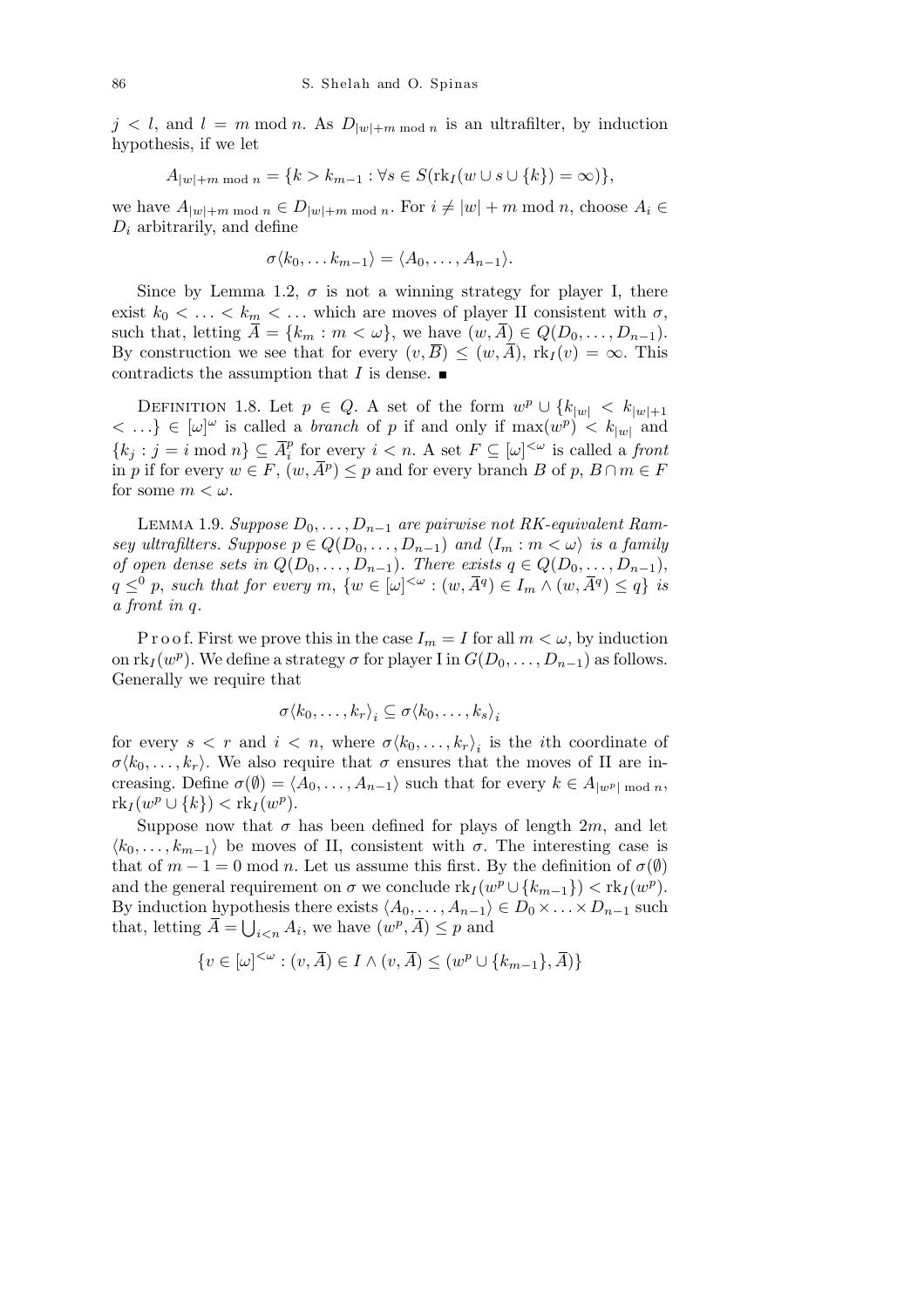is a front in  $(w^p \cup \{k_{m-1}\}, \overline{A})$ . We shrink  $\overline{A}$  so that, letting

$$
\sigma \langle k_0, \ldots, k_{m-1} \rangle = \langle A_0, \ldots, A_{n-1} \rangle,
$$

the general requirements on  $\sigma$  above are satisfied.

In the case of  $m-1 \neq 0 \text{ mod } n$ , define  $\sigma \langle k_0, \ldots, k_{m-1} \rangle$  arbitrarily, but consistently with the rules and the general requirements above.

Let  $\overline{A} = \{k_i : i < \omega\}$  be moves of player II witnessing that  $\sigma$  is not a winning strategy. Let  $q = (w^p, \overline{A})$ . Let  $B = w^p \cup \{l_{|w^p|} < l_{|w^p|+1} < \ldots\}$ be a branch of *q*. Hence  $l_{|w^p|} = k_j$  for some  $j = 0 \mod n$ . Then  $w^p \cup \{k_j\} \cup \{l_{|w^p|+1}, l_{|w^p|+2}, \ldots\}$  is a branch of  $(w^p \cup \{k_j\}, \sigma \langle k_0, \ldots, k_j \rangle)$ . By the definition of  $\sigma$  there exists *m* such that  $(B \cap m, \sigma \langle k_0, \ldots, k_i \rangle) \in I$ . As  $(B \cap m, \overline{A}) \leq (B \cap m, \sigma \langle k_0, \ldots, k_j \rangle)$  and *I* is open we are done.

For the general case where we have infinitely many  $I_m$ , we make a diagonalization, using the first part of the present proof. Define a strategy *σ* for player I satisfying the same general requirements as in the first part as  $\text{follows. Let } \sigma(\emptyset) = \langle A_0, \ldots, A_{n-1} \rangle \text{ be such that, letting } \overline{A} = \bigcup \{ A_i : i < n \},$  $(w^p, \overline{A}) \leq^0 p$  and it satisfies the conclusion of the lemma for  $I_0$ . In general, let  $\sigma \langle k_0, \ldots, k_{m-1} \rangle = \langle A_0, \ldots, A_{n-1} \rangle$  be such that, letting  $\overline{A} = \bigcup \{ A_i : i < n \},$ for every  $v \subseteq \{k_i : i < m\}$  and  $j \leq m$ ,  $(w^p \cup v, \overline{A}) \leq^0 (w^p \cup v, \overline{A}^p)$  and it satisfies the conclusion of the lemma for  $I_i$  (in fact we do not have to consider all such *v* here, but it does not hurt doing it). Then if  $\overline{A} = \{k_i : i < \omega\}$  are moves of player II witnessing that  $\sigma$  is not a winning strategy for I, similarly to the first part it can be verified that  $q = (w^p, \overline{A})$  is as desired.

COROLLARY 1.10. Let  $D_0, \ldots, D_{n-1}$  be pairwise not RK-equivalent Ram*sey ultrafilters. Suppose*  $\overline{A} \in [\omega]^{\omega}$  *is such that for every*  $i < n$  *and*  $X \in D_i$ ,  $\overline{A}_i \subseteq^* X$ . Then  $\overline{A}$  is  $Q(D_0, \ldots, D_{n-1})$ *-generic over*  $V$ .

Proof. Let  $I \subseteq Q(D_0, \ldots, D_{n-1})$  be open dense. Let  $w \in [\omega]^{<\omega}$ . It is easy to see that the set

$$
I_w = \{ (v, \overline{B}) \in Q(D_0, \dots, D_{n-1}) : (w \cup [v \setminus \min\{k \in v_{|w| \mod n} : \max(w)\}], \overline{B}) \in I \}
$$

is open dense. If we apply Lemma 1.9 to  $p = (\emptyset, \omega, \ldots, \omega)$  and the countably many open dense sets  $I_w$  where  $w \in [\omega]^{<\omega}$ , we obtain  $q = (\emptyset, \overline{B})$ . Let  $\langle a_i : i < \omega \rangle$  be the increasing enumeration of  $\overline{A}$ . Choose  $m$  large enough so that for each  $i < n$ ,  $\overline{A}_i \setminus \{a_j : j < mn\} \subseteq \overline{B}_i$ . Let  $w = \{a_j : j < mn\}$ . By construction, there exists  $v \subseteq \overline{A} \cap \overline{B} \setminus (a_{mn-1}+1)$  such that  $(v, \overline{B}) \in I_w$  and *w* ∪ *v* =  $\overline{A}$  ∩ *k* for some  $k < \omega$ . Hence  $(w \cup v, \overline{B}) \in I$ , and so the filter on  $Q(D_0, \ldots, D_{n-1})$  determined by *A* intersects *I*. As *I* was arbitrary, we are done.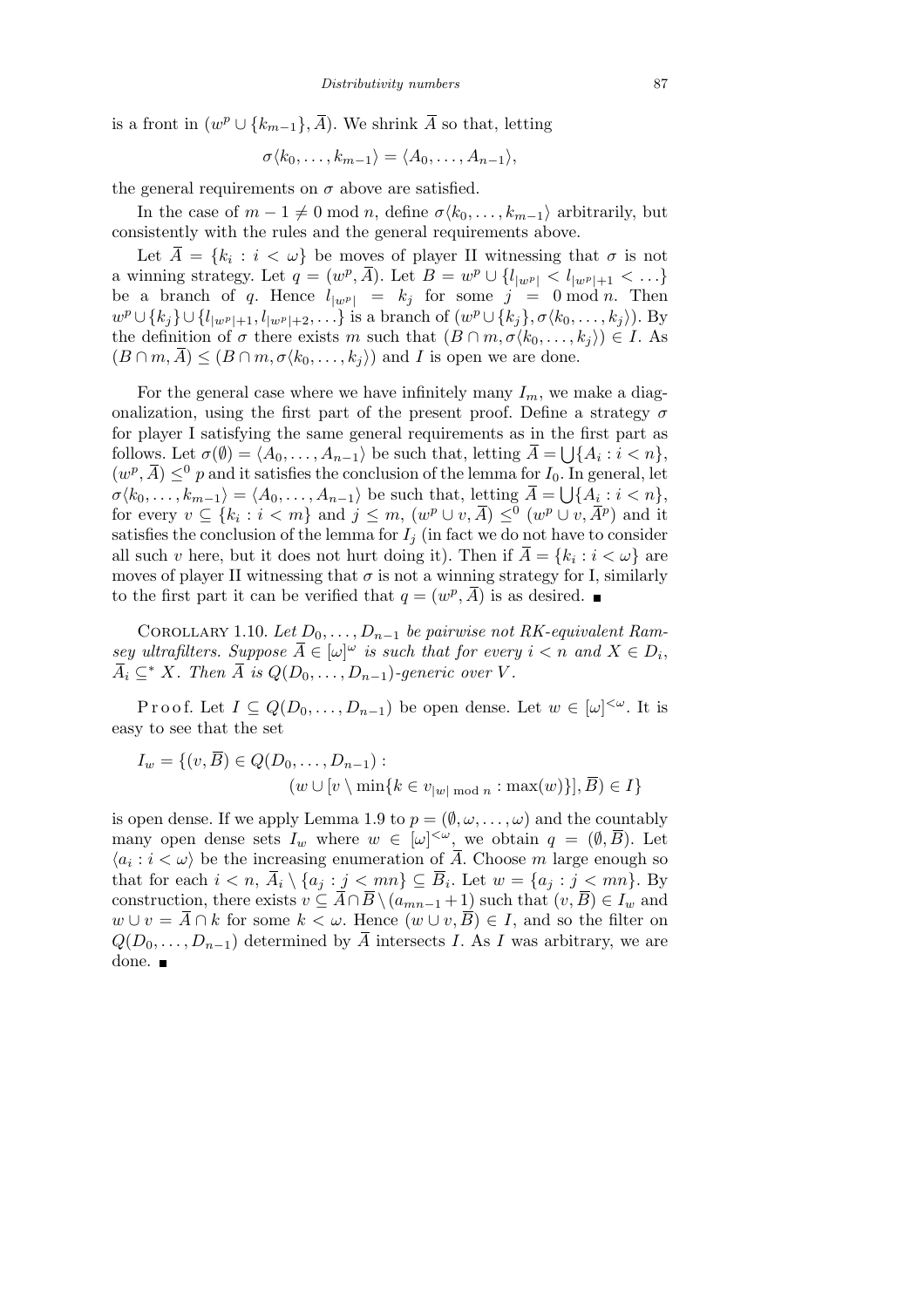An immediate consequence of Lemma 1.5 and Corollary 1.10 is the following.

COROLLARY 1.11. *Suppose*  $\overline{A} \in [\omega]^{\omega}$  *is Q-generic over V*, and  $\overline{B} \in [\omega]^{\omega}$ *is such that*  $\overline{B}_i \subseteq \overline{A}_i$  for every  $i < n$ . Then  $\overline{B}$  *is Q*-generic over *V as well.* 

Recall that a forcing is called *Suslin* if its underlying set is an analytic set of reals and its order and incompatibility relations are analytic subsets of the plane. A forcing *P* is called *Suslin-proper* if it is Suslin and for every countable transitive model  $(N, \in)$  of ZF<sup>−</sup> which contains the real coding *P* and for every  $p \in P \cap N$ , there exists an  $(N, P)$ -generic condition extending *p*. See [JuSh] for the theory of Suslin-proper forcing and [ShSp] for its properties which are relevant here.

Corollary 1.12. *The forcing Q is Suslin-proper.*

P r o o f. It is trivial to note that *Q* is Suslin, without parameter in its definition. Let  $(N, \in)$  be a countable model of ZFC<sup>−</sup>, and let  $p \in Q \cap N$ . Without loss of generality,  $|w^p| = 0 \text{ mod } n$ . Let  $\overline{A} \in |\omega|^{\omega} \cap V$  be *Q*-generic over *N* such that *p* belongs to its generic filter. Hence  $w_i^p \subseteq \overline{A}_i \subseteq w_i^p \cup$  $(\bar{A}_i^p)$  $\binom{p}{i}$  (max(*w*<sup>*p*</sup>) + 1)) for all *i* < *n*. But if *q* = (*w*<sup>*p*</sup>,  $\overline{A}$ ), then clearly *q*  $\leq$ <sup>0</sup> *p* and *q* is  $(N, Q)$ -generic, as every  $\overline{B} \in [\omega]^{\omega}$  which is *Q*-generic over *V* and contains *q* in its generic filter is a subset of  $\overline{A}$  and hence  $Q \cap N$ -generic over *N* by Corollary 1.11 applied in *N*.

The following is an immediate consequence of Corollary 1.12.

COROLLARY 1.13. *If*  $p \in Q$  *and*  $\langle \tau_n : n < \omega \rangle$  *are Q*-names for members of V, there exist  $q \in Q$ ,  $q \leq^0 p$  and  $\langle X_n : n < \omega \rangle$  such that  $X_n \in V \cap [V]^{\omega}$ *and*  $q \Vdash_{\mathcal{O}} \forall n(\tau_n \in X_n)$ *.* 

Corollary 1.14. *Forcing with Q does not change the cofinality of any cardinal*  $\lambda$  *with*  $cf(\lambda) \geq \mathfrak{h}(n)$  *to a cardinal below*  $\mathfrak{h}(n)$ *.* 

P r o o f. Suppose there were a cardinal  $\kappa < \mathfrak{h}(n)$  and a *Q*-name  $\dot{f}$  for a cofinal function from  $\kappa$  to  $\lambda$ . Working in *V* and using Corollary 1.13, for every  $\alpha < \kappa$  we may construct a maximal antichain  $\langle p^{\alpha}_{\beta} : \beta < \mathfrak{c} \rangle$  in  $Q$ and  $\langle X^{\alpha}_{\beta} : \beta \langle \mathbf{c} \rangle$  such that for all  $\beta \langle \mathbf{c}, w^{p^{\alpha}_{\beta}} = \emptyset, X^{\alpha}_{\beta} \in [V]^{\omega} \cap V$  and  $p^{\alpha}_{\beta} \Vdash_{Q} f(\alpha) \in X^{\alpha}_{\beta}$ .

Then clearly  $A_{\alpha} = \langle \langle \overline{A}_{i}^{p_{\beta}^{\alpha}} : i < n \rangle : \beta < \mathfrak{c} \rangle$  is a maximal antichain in  $(\mathcal{P}(\omega)/\text{fin})^n$ . By  $\kappa < \mathfrak{h}(n)$ ,  $\langle \mathcal{A}_{\alpha} : \alpha < \kappa \rangle$  has a refinement, say A. Choose  $\langle \overline{A}_i : i < n \rangle \in \mathcal{A}$ . Let  $\overline{A} =$  $\mathcal{S}$  $\{\overline{A}_i : i < n\}$ . We may assume that the  $\overline{A}_i$  also have the meaning from Definition 1.4 with respect to *A*. For each *α < κ* there exists  $\beta(\alpha)$  such that  $\langle \overline{A}_i : i < n \rangle \leq (\mathcal{P}(\omega)/\text{fin})^n \langle \overline{A}_i^{\mathcal{P}^{\alpha}_{\beta}(\alpha)} : i < n \rangle$ . Then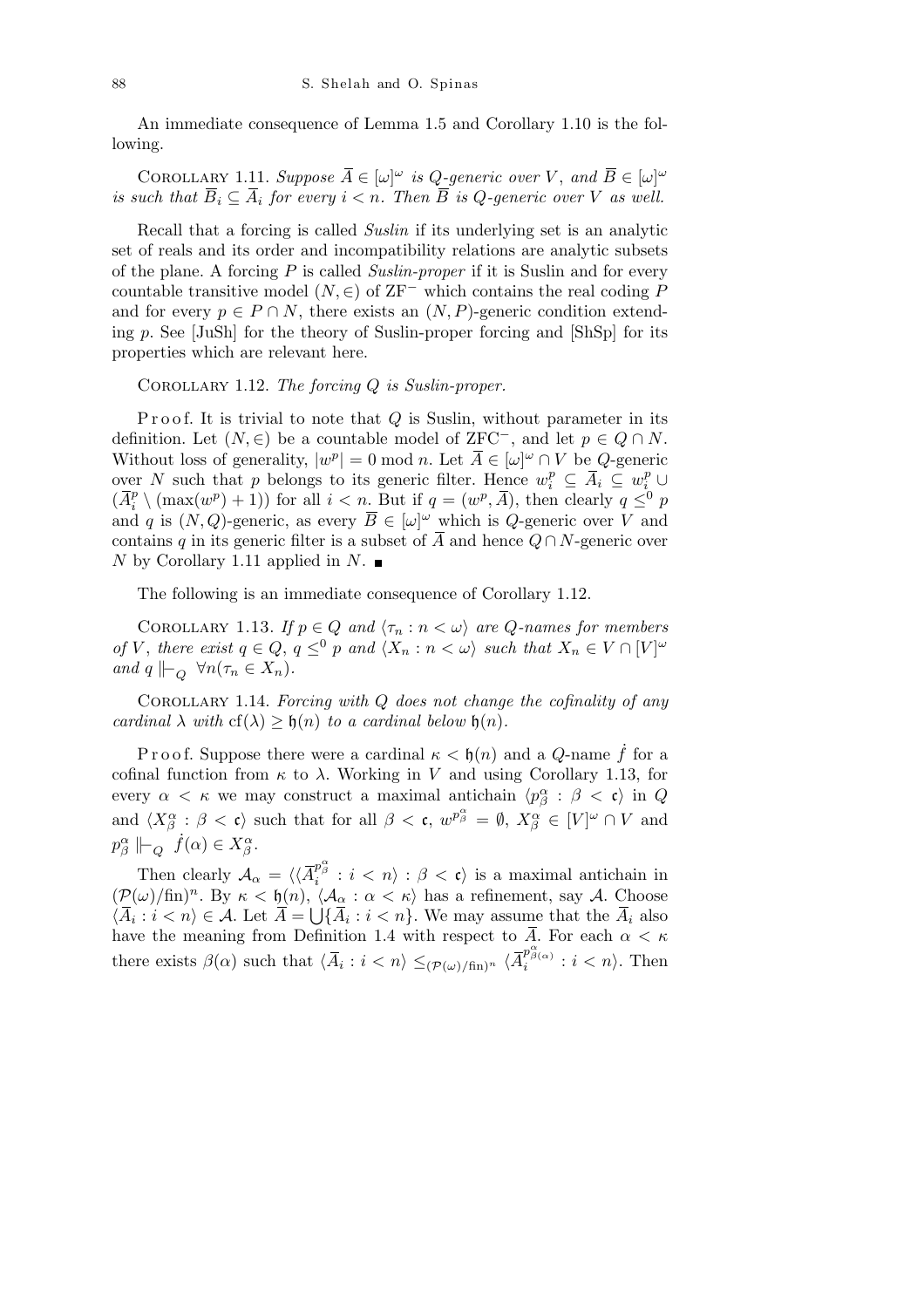clearly

$$
(\emptyset, \overline{A}) \Vdash_Q \text{range}(\dot{f}) \subseteq \bigcup \{ X_{\beta(\alpha)}^{\alpha} : \alpha < \kappa \}.
$$

But as  $cf(\lambda) \geq \mathfrak{h}(n)$  and  $\kappa < \mathfrak{h}(n)$ , we have a contradiction.

LEMMA 1.15. *Suppose*  $D_0$ , ...,  $D_{n-1}$  are pairwise not RK-equivalent *Ramsey ultrafilters. Then*  $Q(D_0, \ldots, D_{n-1})$  *has the pure decision property* (*for finite disjunctions*), *i.e. given a*  $Q(D_0, \ldots, D_{n-1})$ *-name*  $\tau$  *for a member* of  $\{0,1\}$  and  $p \in Q(D_0, ..., D_{n-1})$ , there exist  $q \in Q(D_0, ..., D_{n-1})$  and  $i \in \{0, 1\}$  *such that*  $q \leq^0 p$  *and*  $q \Vdash_{Q(D_0, ..., D_{n-1})} \tau = i$ *.* 

P r o o f. The set  $I = \{r \in Q(D_0, \ldots, D_{n-1}) : r \text{ decides } \tau\}$  is open dense. By a similar induction on  $rk_I$  as in the proof of Lemma 1.9 we may find  $q \in Q(D_0, \ldots, D_{n-1}), q \leq^0 p$ , such that for every  $q' \leq q$ , if  $q'$  decides  $\tau$ then  $(w^{q'}, \bar{A}^q)$  decides  $\tau$ . Now again by induction on rk<sub>I</sub> we may assume that for every  $k \in \overline{A}_{l}^q$  $\frac{q}{|w^q| \bmod n}$ ,  $(w^q ∪ \{k\}, \overline{A}^q)$  satisfies the conclusion of the lemma, and hence by the construction of  $q$ ,  $(w<sup>q</sup> \cup \{k\}, \overline{A}<sup>q</sup>)$  decides  $\tau$ . But then clearly a pure extension of *q* decides  $\tau$ , and hence *q* does.

LEMMA 1.16. *Lemma* 1.15 *holds if*  $Q(D_0, \ldots, D_{n-1})$  *is replaced by*  $Q$ *.* 

Proof. Suppose  $p \in Q$ ,  $\tau$  is a *Q*-name and  $p \not\mid_{Q} \tau \in \{0,1\}$ . As  $\overline{A}^p \Vdash_{Q'} \text{``} p \in Q(\dot{G}_0, \ldots, \dot{G}_{n-1})$ ", by Lemma 1.15 there exists a *Q*'-name  $\dot{\overline{A}}$ such that

$$
\overline{A}^{p} \Vdash_{Q'} \text{``}(w^p, \dot{\overline{A}}) \in Q'' \land (w^p, \dot{\overline{A}}) \leq p \land (w^p, \dot{\overline{A}}) \text{ decides } \tau".
$$

As  $Q'$  does not add reals there exist  $\overline{A}_1, \overline{A}_2 \in [\omega]^\omega \cap V$  such that  $\overline{A}_1 \subseteq \overline{A}^p$ and  $\overline{A}_1 \Vdash_{Q'} \overline{A} = \overline{A}_2$ . Letting  $\overline{B} = \overline{A}_1 \cap \overline{A}_2$  we conclude  $(w^p, \overline{B}) \in Q$ ,  $(w^p, \overline{B}) \leq^0 p$  and  $(w^p, \overline{B})$  decides  $\tau$ .

The rest of this section is devoted to the proof that if the forcing *Q* is iterated with countable supports, then in the resulting model  $cov(\mathcal{M}) = \omega_1$ , where  $M$  is the ideal of meagre subsets of the real line, and  $cov(M)$  is the least number of meagre sets needed to cover the real line. Hence for every  $n < \omega$ , we obtain the consistency of cov $(\mathcal{M}) < \mathfrak{h}(n)$ .

DEFINITION 1.17. A forcing  $P$  is said to have the *Laver property* if for every *P*-name  $\dot{f}$  for a member of  $\omega$ ,  $g \in \omega$   $\omega \cap V$  and  $p \in P$ , if

$$
p \mid_{P} \forall n < \omega(f(n) < g(n)),
$$

then there exist  $H: \omega \to [\omega]^{<\omega}$  and  $q \in P$  such that  $H \in V$ ,  $\forall n < \omega$  $(|H(n)| \leq 2^n)$ ,  $q \leq p$  and

$$
q \Vdash_{P} \forall n < \omega(f(n) \in H(n)).
$$

It is not difficult to see that a forcing with the Laver property does not add Cohen reals. Moreover, by [Shb, 2.12, p. 207] the Laver property is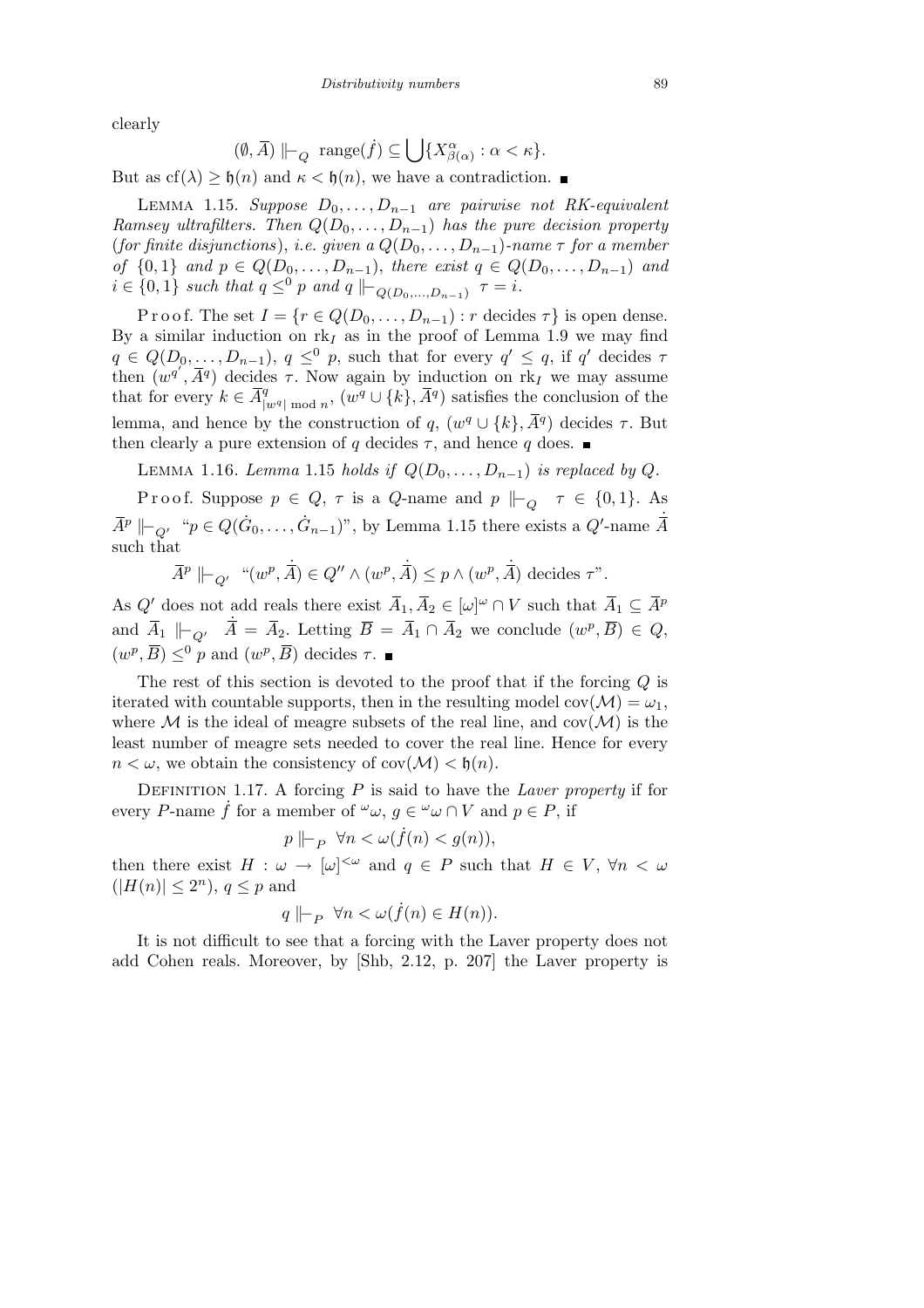preserved by a countable support iteration of proper forcings. See also [Go, 6.33, p. 349] for a more accessible proof.

Lemma 1.18. *The forcing Q has the Laver property.*

P r o o f. Suppose  $\dot{f}$  is a *Q*-name for a member of  $\omega$  and  $g \in \omega$   $\omega \cap V$  such that  $p \Vdash_{Q} \forall n \lt \omega(\check{f}(n) \lt g(n))$ . We shall define  $q \leq^{0} p$  and  $\langle H(i) : i \lt \omega \rangle$ such that  $|H(i)| \leq 2^i$  and  $q \not\mid_{\mathcal{L}_Q} \forall i (\dot{f}(i) \in H(i))$ . We may assume  $|w^p| =$ 0 mod *n* and  $\min(\overline{A}^p) > \max(w^p)$ .

By Lemma 1.15 choose  $q_0 \leq^0 p$  and  $K^0$  such that  $q_0 \Vdash_Q \dot{f}(0) = K^0$ , and let  $H(0) = \{K^0\}.$ 

Suppose  $q_i \leq^0 p$ ,  $\langle H(j) : j \leq i \rangle$  have been constructed and let  $a^i$  be the set of the first  $i + 1$  members of  $\overline{A}^{q_i}$ . Let  $\langle v^k : k \leq k^* \rangle$  list all subsets *v* of  $a^i$  such that  $v_l \subseteq (a^i)_l$  for every  $l < n$  (see Definition 1.4). Then clearly  $k^* \leq 2^{i+1}$ . By Lemma 1.15 we may shrink  $\bar{A}^{q_i}$   $k^*$  times so as to obtain  $\overline{A}$  and  $\langle K_k^{i+1} : k \leq k^* \rangle$  such that for every  $k \leq k^*$ ,  $(w^{q_i} \cup v^k, \overline{A}) \Vdash_Q$  $\dot{f}(i+1) = K_k^{i+1}$ . Without loss of generality,  $\min(\overline{A}) > \max(a^i)$ . Let  $q_{i+1}$ be defined by  $w^{q_{i+1}} = w^p$  and  $\overline{A}^{q_{i+1}} = a^i \cup \overline{A}'$ , where  $\overline{A}'$  is  $\overline{A}$  without its first  $(i + 1) \text{ mod } n$  members. Let  $H(i + 1) = \{K_k^{i+1} : k < k^*\}$ . Then  $q^{i+1}$   $\vert \vert_{Q}$   $\dot{f}(i+1) \in H(i+1)$ . Finally, let *q* be defined by  $w^q = w^p$  and  $\overline{A}^q = \bigcup \{ a^i : i < \omega \}.$  Then *q* and  $\langle H(i) : i < \omega \rangle$  are as desired.

As explained above, from Lemma 1.18 and Shelah's preservation theorem it follows that if *P* is a countable support iteration of *Q* and *G* is *P*-generic over  $V$ , then in  $V[G]$  no real is Cohen over  $V$ ; equivalently, the meagre sets in *V* cover all the reals of  $V[G]$ . Now starting with *V* satisfying CH we obtain the following theorem.

THEOREM 1.19. For every  $n < \omega$ , the inequality  $cov(\mathcal{M}) < \mathfrak{h}(n)$  is con*sistent with ZFC.*

## **2. Both Laver and Miller forcings collapse the continuum below each**  $h(n)$

DEFINITION 2.1. Let  $p \subseteq \langle \omega \rangle$  be a tree. For any  $\eta \in p$  let  $succ_n(p)$  ${n < \omega : \eta^{\wedge}(n) \in p}$ . We say that *p* has a *stem*, and denote it stem(*p*), if there is  $\eta \in p$  such that  $|\text{succ}_n(p)| \geq 2$  and for every  $\nu \subset \eta$ ,  $|\text{succ}_\nu(p)| = 1$ . Clearly, stem(*p*) is uniquely determined, if it exists. If *p* has a stem, by  $p^-$  we denote the set  $\{\eta \in p : \operatorname{stem}(p) \subseteq \eta\}$ . We say that *p* is a *Laver tree* if *p* has a stem and for every  $\eta \in p^-$ , succ<sub> $\eta(p)$ </sub> is infinite. We say that *p* is *superperfect* if for every  $\eta \in p$  there exists  $\nu \in p$  with  $\eta \subseteq \nu$  and  $|\text{succ}_{\nu}(p)| = \omega$ . We denote by  $\mathbb L$  the set of all Laver trees, ordered by reverse inclusion, and by M the set of all superperfect trees, ordered by reverse inclusion. L, M is usually called *Laver* , *Miller forcing*, respectively.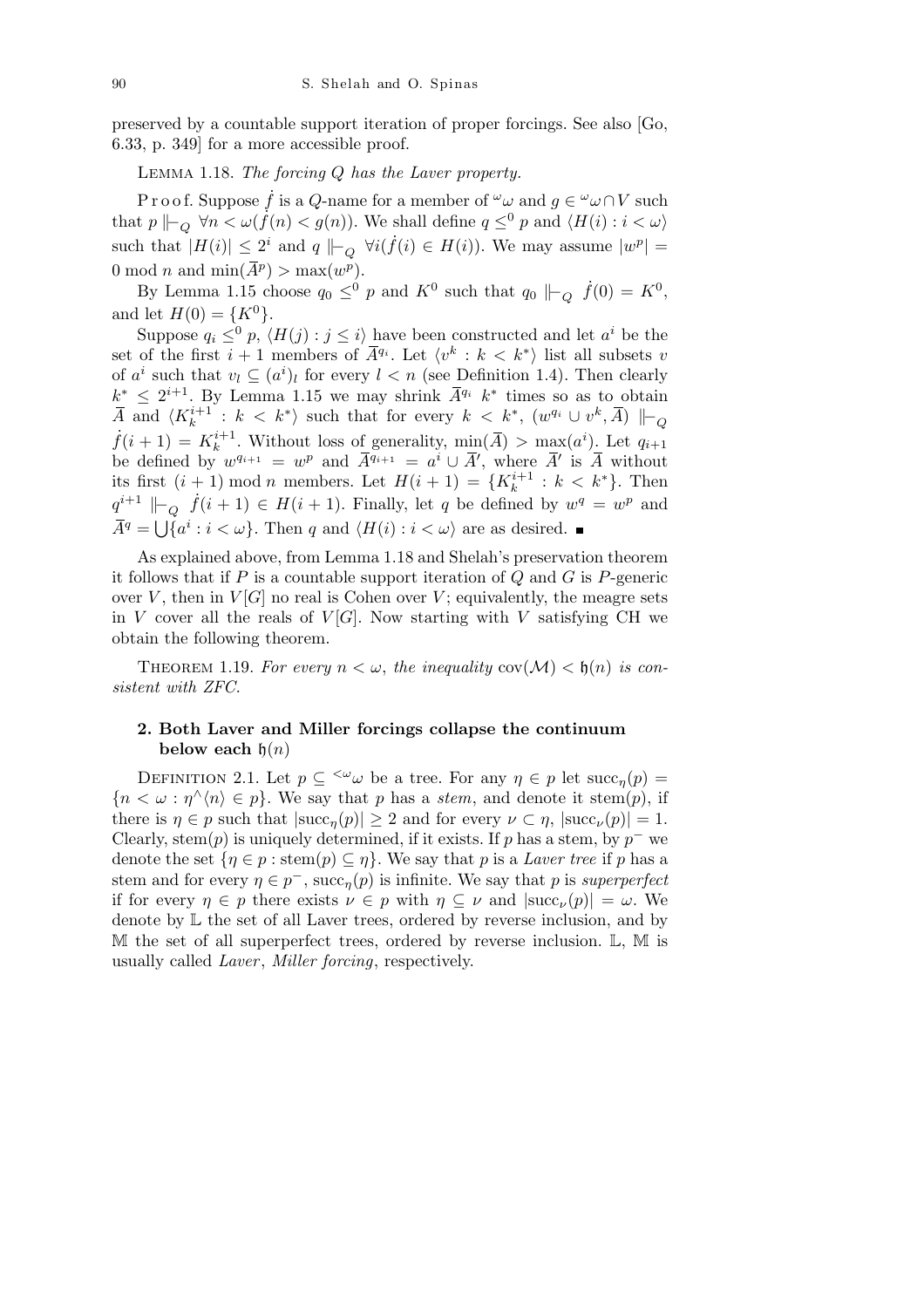Theorem 2.2. *Suppose that G is* L*-generic or* M*-generic over V . Then*  $in V[G], |c^V| = |b(n)|^V$ .

P r o o f. Completely similarly to  $\left[\text{BaPeSi}\right]$  for the case  $n = 1$ , a base tree *T* for  $(\mathcal{P}(\omega)/\text{fin})^n$  of height  $\mathfrak{h}(n)$  can be constructed, i.e.

(1)  $T \subseteq (\mathcal{P}(\omega)/\text{fin})^n$  is dense:

(2)  $(T, \supseteq^*)$  is a tree of height  $\mathfrak{h}(n)$ ;

(3) each level  $T_\alpha$ ,  $\alpha < \mathfrak{h}(n)$ , is a maximal antichain in  $(\mathcal{P}(\omega)/\text{fin})^n$ ;

(4) every member of *T* has  $2^{\omega}$  immediate successors.

It follows easily that, firstly, every chain in *T* of length of countable cofinality has an upper bound, and secondly, every member of *T* has an extension in  $T_\alpha$  for arbitrarily large  $\alpha < \mathfrak{h}(n)$ .

Using *T*, we will define an L-name for a map from  $\mathfrak{h}(n)$  onto  $\mathfrak{c}$ . For  $p \in \mathbb{L}$ and  $\{\eta_0, \ldots, \eta_{n-1}\} \in [p^-]^n$ , let  $\bar{A}^p_{\{\eta_i : i < n\}} = \langle \mathrm{succ}_{\eta_i}(p) : i < n \rangle$ .

By induction on  $\alpha < \mathfrak{c}$  we will construct  $(p_{\alpha}, \delta_{\alpha}, \gamma_{\alpha}) \in \mathbb{L} \times \mathfrak{h}(n) \times \mathfrak{c}$  such that the following clauses hold:

(5) if  $\{\eta_0, \ldots, \eta_{n-1}\} \in [p_\alpha]^n$ , then  $\bar{A}^{p_\alpha}_{\{n\}}$  $\{P^{\alpha}_{\eta_i:i<\omega\}} \in T_{\delta_{\alpha}};$ 

(6) if  $\beta < \alpha$ ,  $\delta_{\beta} = \delta_{\alpha}$ ,  $\{\eta_0, \ldots, \eta_{n-1}\} \in [p_{\alpha}^{-}]^n \cap [p_{\beta}^{-}]^n$ , then  $\bar{A}^{p_{\alpha}}_{\{\eta\}}$ *{ηi*:*i<n}* ,  $\overline{A}^{p_{\beta}}_{f_n}$  $\{n_i : i < n\}$  are incompatible in  $(\mathcal{P}(\omega)/\text{fin})^n$ ;

(7) if  $p \in \mathbb{L}, \gamma < \mathfrak{c}$ , then for some  $\alpha < \mathfrak{c}$ , every extension of  $p_{\alpha}$  is compatible with *p* and  $\gamma_{\alpha} = \gamma$ .

At stage  $\alpha$ , by a suitable bookkeeping we are given  $\gamma < \mathfrak{c}, p \in \mathbb{L}$ , and have to find  $\delta_{\alpha}, p_{\alpha}$  such that (5)–(7) hold. For  $\eta \in p^-$  let  $B_{\eta} = \text{succ}_{\eta}(p)$ ; for  $\eta \in \langle ^\omega \omega \setminus p^-, B_\eta = \omega$ . Let  $\langle \{\eta^i_0, \ldots, \eta^i_{n-1}\} : i < \omega \rangle$  list  $[\langle ^\omega \omega]^n$  so that every member is listed  $\aleph_0$  times.

Inductively we define  $\langle \xi_i : i \langle \omega \rangle \text{ and } \langle B^{\rho}_{\eta} : \eta \in \langle \omega, \rho \in \langle \omega, 2 \rangle \text{ such that }$ 

(8)  $B_{\eta}^{\rho} \in [\omega]^{\omega}$  and  $\langle \xi_i : i \langle \omega \rangle$  is a strictly increasing sequence of ordinals below  $\mathfrak{h}(n)$ ;

(9)  $B_{\eta}^{\emptyset} = B_{\eta}$ ;

(10) for every  $i < \omega$ , the map  $\rho \mapsto \langle B_{\infty}^{\rho} \rangle$  $\binom{\varrho}{\eta_0^i}, \ldots, B^{\varrho}_{\eta_{n-1}^i}$  is one-to-one from  $i+12$  into  $T_{\xi_i}$ ;

(11) for every  $i < k$  and  $\varrho \in {}^{k+1}2$ ,  $B_{\eta}^{\varrho} \subseteq {}^{*}B_{\eta}^{\varrho}$ <sup>*i*+1</sup>  $\subseteq {}^{*}B_{\eta}^{\varphi}$ .

Suppose that at stage *i* of the construction,  $\langle \xi_j : j \rangle \langle i \rangle$  and  $\langle B_{\eta}^{\rho} : j \rangle$  $\eta \in \{ \eta^j_0$  $\eta^j_0, \ldots, \eta^j_n$ *j*<sub>*n*−1</sub> : *j* < *i*},  $\varrho$  ∈ <sup>≤*i*</sup>2 $\rangle$  have been constructed. For  $\eta$  ∈  $\{\eta_0^i, \ldots, \eta_{n-1}^i\}$  and  $\varrho \in \leq^i 2$ , if  $B_\eta^{\varrho}$  is not yet defined, there is no problem to choose it so that (8) and (11) hold. Next by the properties of *T* it is easy to find  $\xi_i$  and  $B_{\eta}^{\varrho}$ , for every  $\varrho \in {}^{i+1}2$  and  $\eta \in {\{\eta_0^i, \ldots, \eta_{n-1}^i\}}$ , so that  $(8)$ – $(11)$  hold up to *i*.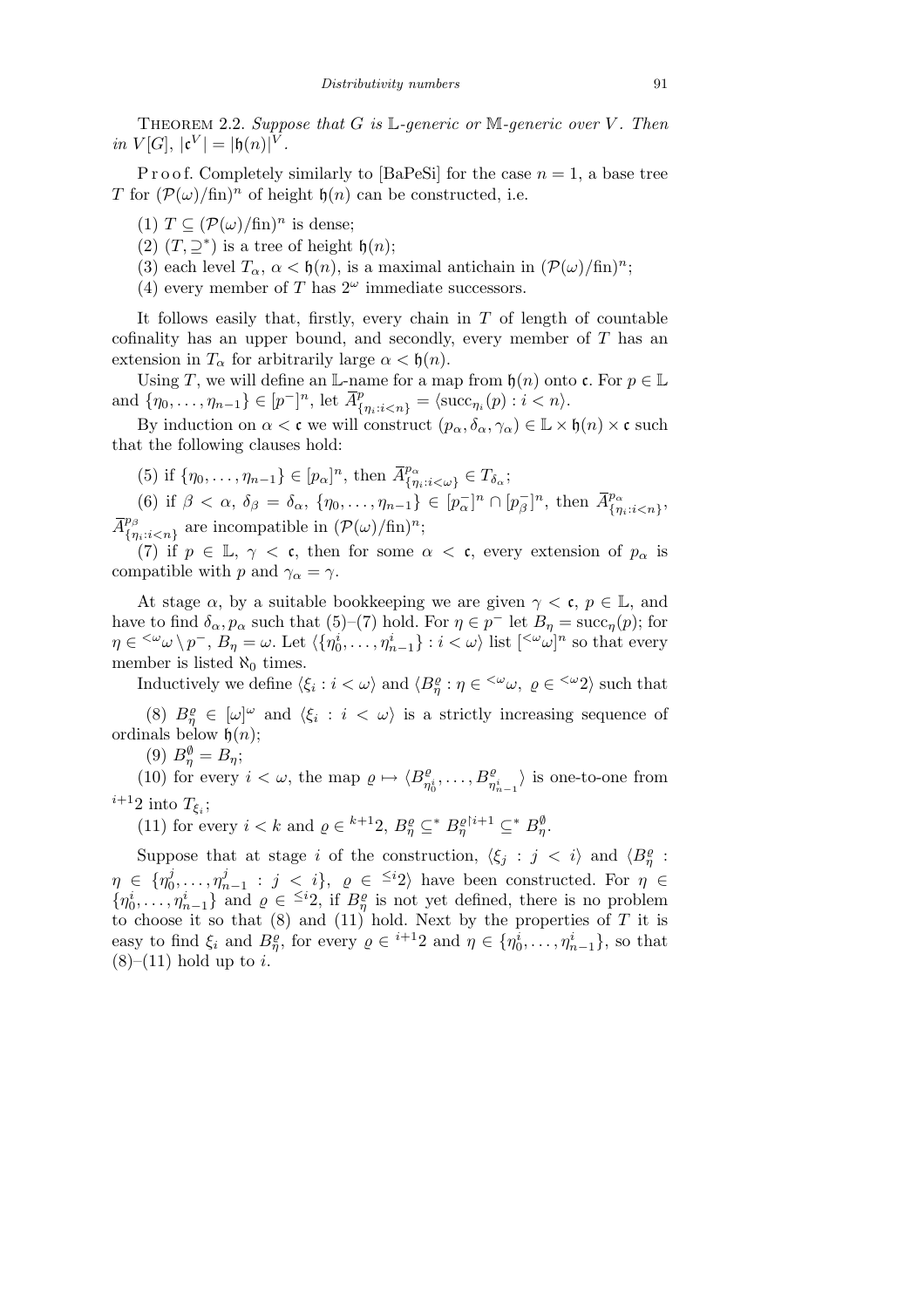By the remark following the properties of *T*, letting  $\delta_{\alpha} = \sup\{\xi_i : i < \omega\},$ for every  $\eta \in \langle \omega \rangle \omega$  and  $\rho \in \langle \omega \rangle$ , there exists  $B_{\eta}^{\rho} \in [\omega]^{\omega}$  such that

- (12) for all  $i < \omega$ ,  $B_{\eta}^{\varrho} \subseteq^* B_{\eta}^{\varrho}$ <sup>*i*</sup>;
- (13) for all  $\{\eta_0,\ldots,\eta_{n-1}\}\in[\langle\omega\omega]^n,\langle B_{\eta_0}^{\varrho},\ldots,B_{\eta_{n-1}}^{\varrho}\rangle\in T_{\delta_\alpha}.$

For  $\rho \in {}^{\omega}2$  let  $p^{\rho} \in \mathbb{L}$  be defined by

$$
stem(p^{\varrho})=stem(p_{\alpha}),\quad \forall \eta\in (p^{\varrho})^{-}(\mathrm{succ}_{\eta}(p^{\varrho})=B_{\eta}^{\varrho}).
$$

It is easy to see that every extension of  $p^{\varrho}$  is compatible with  $p_{\alpha}$ . Moreover, if  $\{\eta_0, \ldots, \eta_{n-1}\} \in [(p^{\varrho})^{-}]$ , then  $\overline{A}_{\{n\}}^{p^{\varrho}}$  ${p^* \choose {q_i : i < n}} \in T_{\delta_\alpha}$  by construction. Hence we have to find  $\varrho \in \omega_2$  such that, letting  $p_\alpha = p^\varrho$ , (6) holds. Note that for every  $\{\eta_0, \ldots, \eta_{n-1}\} \in [\ll^{\omega} \omega]^n$  and  $\beta < \alpha$  with  $\delta_{\beta} = \delta_{\alpha}$  and  $\{\eta_0, \ldots, \eta_{n-1}\} \in [p_{\beta}^{-}]^n$ there exists at most one  $\rho \in {}^{\omega}2$  such that  $\{\eta_0, \ldots, \eta_{n-1}\} \in [({p}^{\rho})^{-}]^n$  and  $\overline{A}^{p^e}_{f_m}$  $\{ {\eta}^e \atop {\{\eta}}_i: i < n \}$ ,  $\overline{A}^{p_{\beta}}_{\{\eta}$  $\{n_i : i < n\}$  are compatible in  $(\mathcal{P}(\omega)/\text{fin})^n$ . In fact, by construction and by the fact that  $T_{\delta_{\alpha}}$  is an antichain, either  $\overline{A}^{p^e}_{\{\eta_i : i \leq n\}} = \overline{A}^{p_\beta}_{\{\eta_i : i \leq n\}}$  $\frac{p_{\beta}}{\{\eta_i:i\text{<}n\}}$  or they are incompatible; and moreover, for  $\rho \neq \sigma$ ,  $\overline{A}_{f_{\tau}}^{p_e}$  $\frac{p^e}{\{\eta_i : i < n\}}, \; \overline{A}^{p^{\hat{\sigma}}}_{\{\eta\}}$  $\frac{p}{\{\eta_i : i < n\}}$  are incompatible. Hence, as  $\aleph_0 \cdot |\alpha| < c$  we may certainly find  $\varrho$  such that, letting  $p_{\alpha} = p^{\varrho}$  and  $\gamma_{\alpha} = \gamma$ , (5)–(7) hold.

But now it is easy to define an L-name  $\dot{f}$  for a function from  $\mathfrak{h}(n)$  to c such that for every  $\alpha < c$ ,  $p_{\alpha} \Vdash_{\mathbb{L}} f(\delta_{\alpha}) = \gamma_{\alpha}$ . By (7) we conclude  $\|\vdash_{\mathbb{L}} \, \text{``}\dot{f} : \mathfrak{h}(n)^{V} \to \mathfrak{c}^{V} \text{ is onto''}.$ 

A similar argument works for Miller forcing.

Combining Theorem 2.2 with  $Con(\mathfrak{h}(n+1) < \mathfrak{h}(n))$  from §1 we obtain the following:

COROLLARY 2.3. For every  $n < \omega$ , *it is consistent that both Laver and Miller forcings collapse the continuum* (*strictly*) *below* h(*n*)*.*

## **References**

- [Ba] J. E. B a umg artner, *Iterated forcing*, in: Surveys in Set Theory, A. R. D. Mathias (ed.), London Math. Soc. Lecture Note Ser. 8, Cambridge Univ. Press, Cambridge, 1983, 1–59.
- [BaPeSi] B. Balcar, J. Pelant and P. Simon, *The space of ultrafilters on N covered by nowhere dense sets*, Fund. Math. 110 (1980), 11–24.
	- [Go] M. Goldstern, *Tools for your forcing construction*, in: Israel Math. Conf. Proc. 6, H. Judah (ed.), Bar-Han Univ., Ramat Gan, 1993, 305–360.
- [GoJoSp] M. Goldstern, M. Johnson and O. Spinas, *Towers on trees*, Proc. Amer. Math. Soc. 122 (1994), 557–564.
- [GoReShSp] M. Goldstern, M. Repický, S. Shelah and O. Spinas, *On tree ideals*, ibid. 123 (1995), 1573–1581.
	- [JuSh] H. Judah and S. Shelah, *Souslin forcing*, J. Symbolic Logic 53 (1988), 1188–1207.